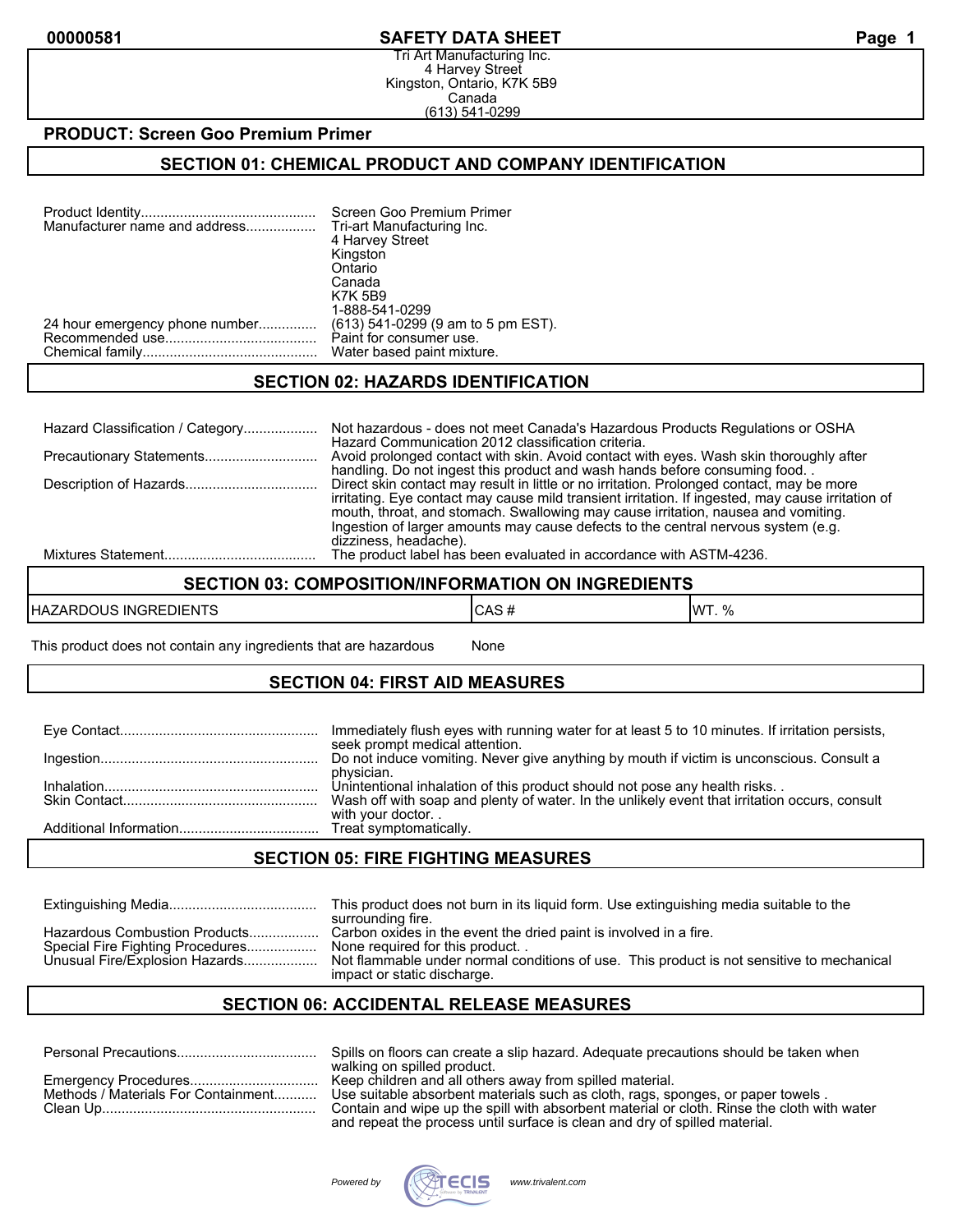### **PRODUCT: Screen Goo Premium Primer**

#### **SECTION 07: HANDLING AND STORAGE**

| Avoid contact with skin, eyes and clothing. Wash thoroughly after handling. Keep away                                                                                                                                     |
|---------------------------------------------------------------------------------------------------------------------------------------------------------------------------------------------------------------------------|
| from extreme heat and flame. Keep containers tightly closed when not in use.<br>Store in a cool, dry, well ventilated area. Do not freeze. Recommended storage<br>temperature: $0 - 30^{\circ}$ C (32 - 86 $^{\circ}$ F). |

## **SECTION 08: EXPOSURE CONTROLS/PERSONAL PROTECTION**

| <b>IINGREDIENTS</b>                                                    | <b>TWA</b>                                                                                                                                                                                                                                                                                                                                          | <b>ACGIH TLV</b><br><b>STEL</b> | <b>OSHA PEL</b><br>IPEL | <b>STEL</b>    | <b>NIOSH</b><br>IREL |
|------------------------------------------------------------------------|-----------------------------------------------------------------------------------------------------------------------------------------------------------------------------------------------------------------------------------------------------------------------------------------------------------------------------------------------------|---------------------------------|-------------------------|----------------|----------------------|
| This product does not<br>contain any ingredients<br>that are hazardous | Not applicable                                                                                                                                                                                                                                                                                                                                      | Not applicable                  | Not applicable          | Not applicable | Not applicable       |
| Exposure Limits                                                        | No personal protective equipment is necessary when handling or using this product.<br>No special protective clothing is required to use this product.<br>Take the necessary precautions to avoid liquid contact with eyes.<br>No gloves are required to handle this product.<br>No special ventilation requirements are necessary for this product. |                                 |                         |                |                      |

## **SECTION 09: PHYSICAL AND CHEMICAL PROPERTIES**

|                                       | Liquid.                          |
|---------------------------------------|----------------------------------|
|                                       | White.                           |
|                                       | Mild odour.                      |
|                                       | No data available.               |
|                                       | Similar to water.                |
| Vapour Pressure (mm Hg)               | Similar to water.                |
|                                       | $8.5 - 9.4$ .                    |
| Relative Density / Specific Gravity   | 1.319.                           |
|                                       | $0^{\circ}$ C / 32 $^{\circ}$ F. |
|                                       | Dilutable in water.              |
| Initial Boiling Point / Boiling Range | 100°C / 212°F.                   |
|                                       | No data available.               |
|                                       | Similar to water.                |
|                                       | Non-flammable.                   |
| Auto Ignition Temperature (deg C)     | Not applicable.                  |
| Upper Flammable Limit (% Vol )        | Not applicable.                  |
| Lower Flammable Limit (% Vol )        | Not applicable.                  |
| Coefficient of Water/Oil Distribution | No data.                         |
|                                       | 41 to 55.                        |
|                                       | 550 to 1000 poise.               |

## **SECTION 10: STABILITY AND REACTIVITY**

|                                     | Avoid extreme heat or freezing temperatures.                             |
|-------------------------------------|--------------------------------------------------------------------------|
|                                     | Stable under the recommended storage and handling conditions prescribed. |
|                                     | Will not occur.                                                          |
| Hazardous Products Of Decomposition | None known, refer to hazardous combustion products in Section 5.         |
|                                     | There are no known incompabilities.                                      |
|                                     | Not applicable.                                                          |

### **SECTION 11: TOXICOLOGICAL INFORMATION**

| <b>IINGREDIENTS</b>                                              | LC50           | LD50           |
|------------------------------------------------------------------|----------------|----------------|
| This product does not contain any ingredients that are hazardous | Not applicable | Not applicable |

Route Of Exposure........................................ Skin and eye contact are possible routes of exposure. Mists and vapours are unlikely to be generated during intended use of this product. Do not take internally or ingest this product.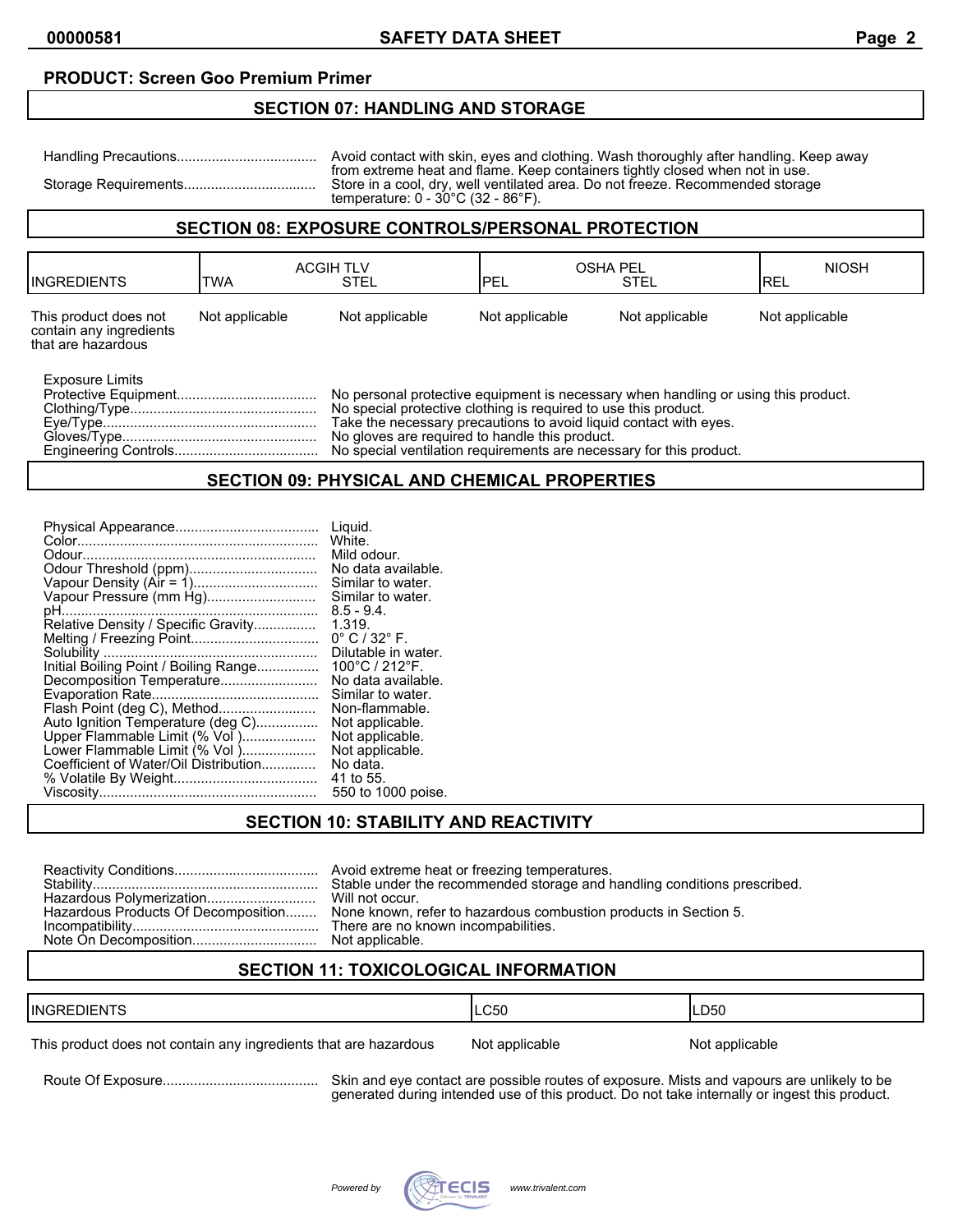## **PRODUCT: Screen Goo Premium Primer**

## **SECTION 11: TOXICOLOGICAL INFORMATION**

|                               | Ingestion of large amounts may be harmful. If product is heated or mists are formed,<br>inhalation may cause irritation to the nose, throat and respiratory tract. Direct skin contact<br>may result in little or no irritation. Prolonged contact may be more irritating. Eye contact<br>may cause mild transient irritation. May cause irritation of mouth, throat, and stomach.<br>Swallowing may cause irritation, nausea and vomiting. |
|-------------------------------|---------------------------------------------------------------------------------------------------------------------------------------------------------------------------------------------------------------------------------------------------------------------------------------------------------------------------------------------------------------------------------------------------------------------------------------------|
|                               | None known.                                                                                                                                                                                                                                                                                                                                                                                                                                 |
|                               | Titanium dioxide, an IARC Group 2B carcinogen. However, the<br>titanium dioxide used in this product is in a non respirable form and under normal<br>conditions of use, Titanium dioxide cannot become airborne. The carcinogenic effects of<br>titanium dioxide are therefore not applicable to this product.                                                                                                                              |
| Aggravated Medical Conditions | None are anticipated under normal use.<br>Use of this product following our recommended instructions should not cause any health<br>hazards, other than those indicated above.                                                                                                                                                                                                                                                              |

### **SECTION 12: ECOLOGICAL INFORMATION**

## **SECTION 13: DISPOSAL CONSIDERATIONS**

| Appropriate Disposal Considerations<br>None anticipated.<br>Wherever possible, paint should not be washed down the sewer.<br>Sewage Disposal Comments | Empty containers should be recycled in accordance with local municipal recycling<br>practices. Containers that are not empty should be brought to your local waste paint<br>recycling facility. |
|-------------------------------------------------------------------------------------------------------------------------------------------------------|-------------------------------------------------------------------------------------------------------------------------------------------------------------------------------------------------|
|                                                                                                                                                       | Wherever possible unused paint should be brought to your local waste paint facility.                                                                                                            |

## **SECTION 14: TRANSPORT INFORMATION**

|                                     | Not regulated.                                                              |
|-------------------------------------|-----------------------------------------------------------------------------|
|                                     | Not regulated.                                                              |
|                                     |                                                                             |
|                                     |                                                                             |
|                                     | None known.                                                                 |
| Guidance On Transport In Bulk       | Not regulated.                                                              |
| Guidance on transport by air (IATA) | This product is not classified as a dangerous good per IATA Dangerous Goods |
|                                     | Regulations.                                                                |
|                                     |                                                                             |

### **SECTION 15: REGULATORY INFORMATION**

| Globally Harmonized System Classification<br>SARA TITLE III | Not classified.<br>Not controlled.<br>The ingredients in this product appear on the DSL.<br>All ingredients are listed on the TSCA inventory. |
|-------------------------------------------------------------|-----------------------------------------------------------------------------------------------------------------------------------------------|
| Section 302 - Extremely Hazardous  None.<br>Substances      |                                                                                                                                               |
| Section 311/312 - Hazard Categories Not applicable.         | Toxic Chemical constituents above de minimus concentrations.                                                                                  |
| EPA Hazardous Air Pollutants (HAPS)                         | None.                                                                                                                                         |
| 40CFR63                                                     |                                                                                                                                               |